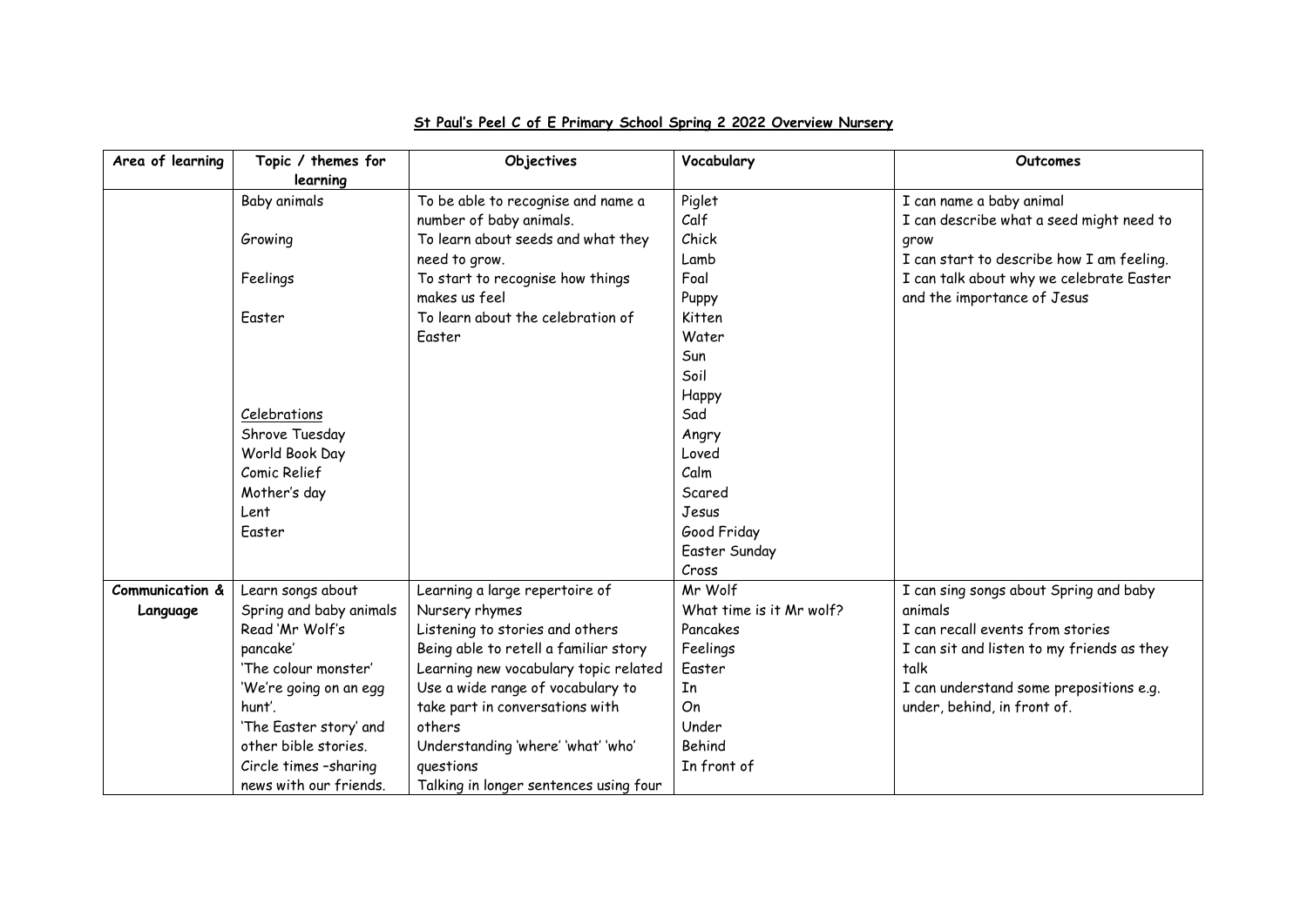|                                                                                                    | Role-play activities<br>based around our<br>favourite stories.<br>Wellcomm activities                                                                                                                                                                                                              | to six words<br>To understand preposition of places                                                                                                                                                                           |                                                                                                                                             |                                                                                                                                                                                                                                                                                                                                                                                                   |
|----------------------------------------------------------------------------------------------------|----------------------------------------------------------------------------------------------------------------------------------------------------------------------------------------------------------------------------------------------------------------------------------------------------|-------------------------------------------------------------------------------------------------------------------------------------------------------------------------------------------------------------------------------|---------------------------------------------------------------------------------------------------------------------------------------------|---------------------------------------------------------------------------------------------------------------------------------------------------------------------------------------------------------------------------------------------------------------------------------------------------------------------------------------------------------------------------------------------------|
| Personal, Social<br>& Emotional<br>Development<br>Jigsaw Scheme<br>of work for 3 &<br>4 year olds. | Feelings linked to 'The<br>colour monster' story<br>Small group activities<br>focusing on:<br>Turn taking - my turn,<br>your turn<br>Discussions looking at<br>ways to solve conflict<br>and the importance of<br>giving everyone the<br>chance to speak and<br>take part<br>Jigsaw - 'Healthy me' | To start to recognise how things<br>makes us feel and start<br>To express our emotions in our<br>drawings<br>To continue to develop turn taking<br>and sharing skills and discussing how<br>to solve conflicts<br>Class rules | Feeling words (See<br>Communication and Langugae)<br>My turn<br>Your turn<br>Kind hands, feet, words,<br>Working together                   | I can talk about my feelings using words like<br>'happy', 'sad', 'angry' or 'worried' and<br>gradually understand how others might be<br>feeling<br>I can show different emotions in my<br>drawings and paintings, like happiness,<br>sadness, fear etc.<br>I can share with my friends<br>I can show kind hands, feet, words, to<br>others<br>I can make healthy choices about food and<br>drink |
| Physical<br>Development                                                                            | Squiggle whilst you<br>wriggle<br>Ring games<br>Outdoor provision<br>Obstacle course<br>Mark making activities<br>using a range of medias<br>e.g. paint, foam, chalk<br>Fine and gross motor<br>skill activities<br>Digging and planting<br>See whole school<br>Salford PE scheme of<br>work       | To develop fine and gross motor skills<br>To move using a range of body parts<br>To create a range of marks and start<br>to give meaning to what I have made                                                                  | High<br>Low<br>Behind<br>In front<br>Next to<br>Jolly phonic actions for initial<br>sounds of our names and words<br>Soil<br>Water<br>Spade | I can take part in daily squiggle sessions,<br>helping to develop my letter formation<br>I can skip, hop and stand on one leg<br>I can move, over and under equipment<br>I can give meaning to the marks I create<br>I can use one-handed tools and equipment<br>I can show a preference for a dominant<br>hand                                                                                   |
| Literacy                                                                                           | Phase 1 Phonics -<br>Letters and Sounds<br>schemes of work<br>Fiction and non-fiction                                                                                                                                                                                                              | To continue to recognise rhyming<br>words<br>To learn sounds in our names<br>To recognise words with the same                                                                                                                 | Rhyming strings - cat, hat, bat<br>Initial sounds Jolly phonics<br>Songs<br>Alliteration - 'Mummy', 'me'                                    | I can continue a rhyming string<br>I can recognise the initial sound in my name<br>I can recall information about baby animals<br>and how to grow a seed                                                                                                                                                                                                                                          |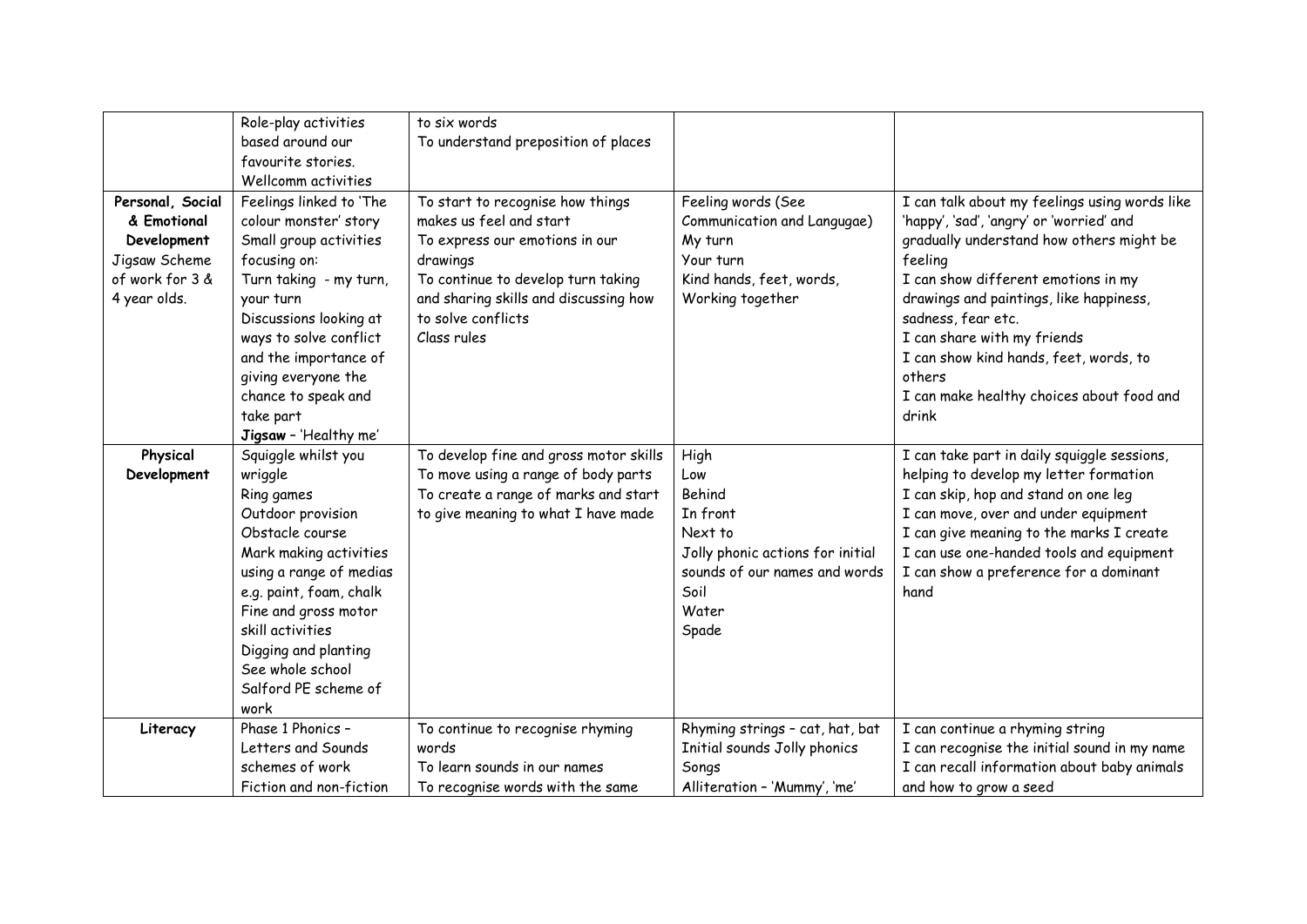|                                    | stories about baby<br>animals, growing.<br>Orally retelling stories<br>with puppets and props<br>Nursery Rhymes and<br>spring songs<br>Mark making activities<br>Name writing                                                              | initial sounds in words<br>To take part in a range of role plays<br>To create a range of marks and start<br>to give meaning to what I have made<br>To write some or all of the letters in<br>their names                                                                                                                          |                                                                                                                                | I can explore with mark making and letter<br>formation<br>I can start to write some or all the letters<br>in my name<br>I can sing a range of Nursery rhymes                                                                           |
|------------------------------------|--------------------------------------------------------------------------------------------------------------------------------------------------------------------------------------------------------------------------------------------|-----------------------------------------------------------------------------------------------------------------------------------------------------------------------------------------------------------------------------------------------------------------------------------------------------------------------------------|--------------------------------------------------------------------------------------------------------------------------------|----------------------------------------------------------------------------------------------------------------------------------------------------------------------------------------------------------------------------------------|
| Mathematics                        | White Rose schemes of<br>work                                                                                                                                                                                                              | To learn numbers to 7<br>1:1 counting Skills<br>To recognise 2d shapes                                                                                                                                                                                                                                                            | One<br>Square<br>Two<br>Rectangle<br>Circle<br>Three<br>Four<br>Triangle<br>Sides<br>Five<br>Six<br>Corners<br>Points<br>Seven | I can recognise numbers to 7<br>I can count 7 objects from a group<br>I can name some 2d shapes                                                                                                                                        |
| Understanding<br>the World         | Spring, baby animals,<br>life cycles (hatching<br>chicks whole school),<br>growing<br>Easter celebrations                                                                                                                                  | To learn about the changes between<br>seasons<br>To recognise and name baby animals<br>To learn about different celebrations                                                                                                                                                                                                      | See Communication and<br>Language / Topics for<br>vocabulary.<br>Spring<br>Chick<br>Hatch<br>Egg<br>Easter<br>Jesus            | I can name a baby animal<br>I can understand the key features of a life<br>cycle<br>I can plant seeds and care for growing<br>plants<br>I can describe different celebrations<br>celebrated around the world                           |
| <b>Expressive Arts</b><br>& Design | Create spring pictures<br>Junk modelling<br>Continue to develop our<br>imagination by creating<br>our own stories.<br>Mark making developing<br>into drawing with<br>complexity and detail<br>Investigating different<br>sounds, pitch and | To explore colours and colour-mixing<br>To develop our own ideas and then<br>decide which materials to use to<br>express them<br>To take on a number of different<br>roles developing language and<br>imaginative skills<br>To create a range of marks and start<br>to give meaning to what I have made<br>To sing an entire song | Colour names<br>Scissors<br>Sellotape<br>Masking tape<br>Triangle<br>Tambourine<br>Drum<br>Cymbals<br>Maracas                  | I can create a number of colours by colour-<br>mixing<br>I can join different materials<br>I can role play<br>I can use drawings to represent ideas like<br>movement or loud noise<br>I can play an instrument and change its<br>tempo |